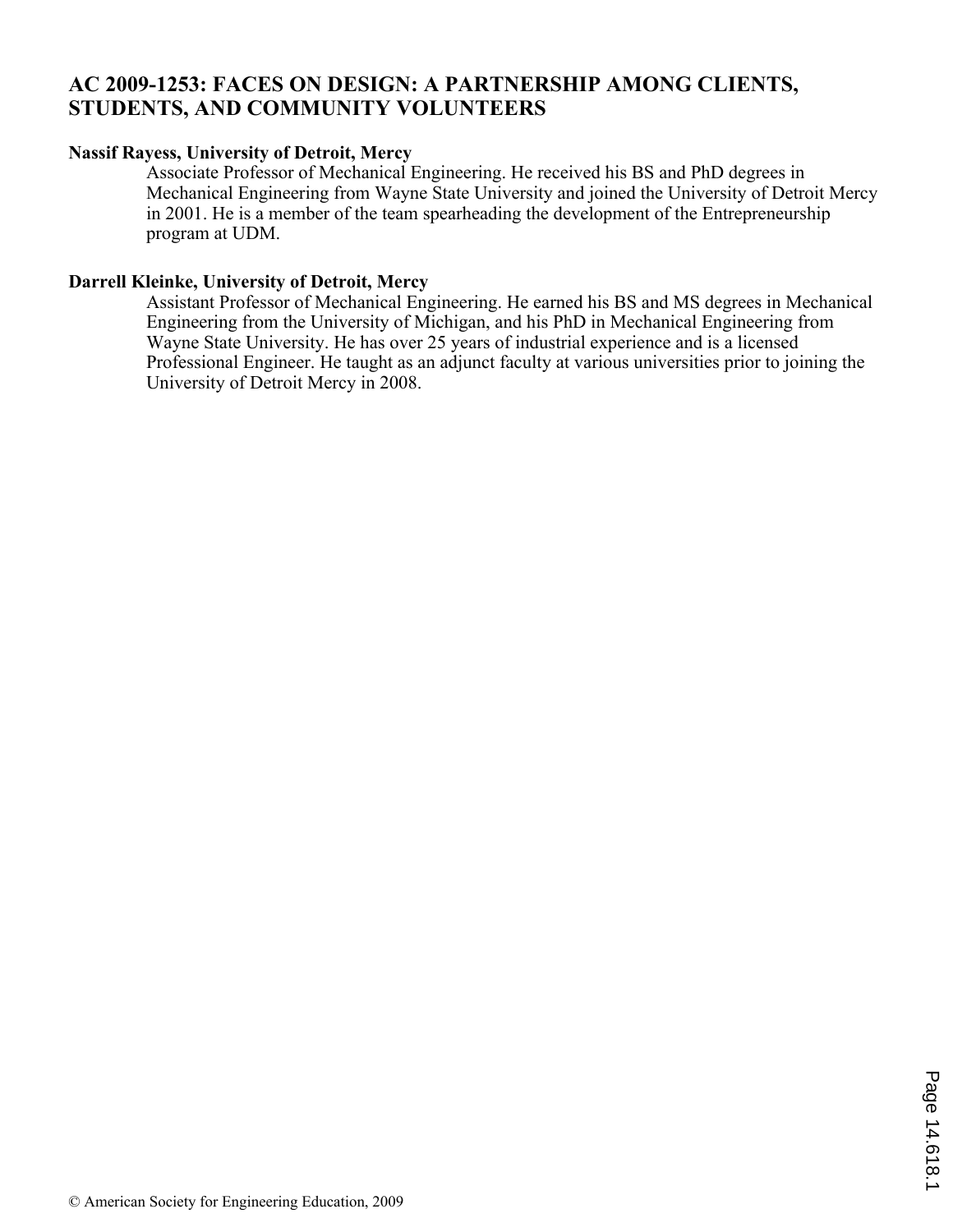# **Faces on Design: A Partnership between Clients, Students and Community Volunteers**

#### **Abstract**

This article describes a useful framework for bringing social entrepreneurship to engineering students. In the proposed framework, members of a team of engineering students are partnered with a disabled person with a particular need and tasked with finding, modifying or creating an assistive technology that would help fulfill that need. At the other end, that same student team is partnered with one or more volunteers from the skilled trade community who will implement their design and create a functional working prototype. In this partnership, faculty members act as gate keepers, ensuring safety and facilitating the interactions between the students and the other two stakeholders. At the center is a legal document that indemnifies all parties by ensuring that the client understands that the device/technology that s/he receives is modified equipment and must be used as instructed and under their responsibility. Although assistive technology development in the context of the senior design course is a fairly common practice in the US, this article describes the business structure and educational framework that allows for this technology to be developed rapidly, built professionally and brought to the client in a fairly short time. This provides the students with a very rich experience on many levels including interfacing with the disabled community, understanding government regulations and guidelines (i.e. FDA, CPSC) and creating a design that is well documented and easy to manufacture. The authors will use a recent venture as a case study and will share initial feedback from all constituents (client, students, faculty and volunteers) as well as initial assessment of the educational experience. A discussion of future plans is also presented.

#### **Introduction**

Service learning has grown in importance to the extent that it is now on the strategic path of most engineering and technology programs in the US. Along with social entrepreneurship, they are well regarded and supported by scholarly journals. They are also supported financially by foundations and government agencies. This particular activity is supported by a Kern Entrepreneurship Education Network (KEEN) grant from the Kern Family Foundation.

This paper describes the relationships between service learning and social entrepreneurship in the context of engineering education. It then presents the anatomy of this particular venture using the latest models of social entrepreneurship research. The educational and pedagogical aspects are then discussed, followed by two projects that serve as case studies. The experience is then briefly evaluated and preliminary assessment is presented. The paper concludes with a discussion on the future plans.

### **Service Learning and Social Entrepreneurship**

Defined as "a form of experiential education in which students engage in activities that address human and community needs together with structured opportunities intentionally designed to promote student learning and development"<sup>1</sup>, service learning is not only beneficial to the overall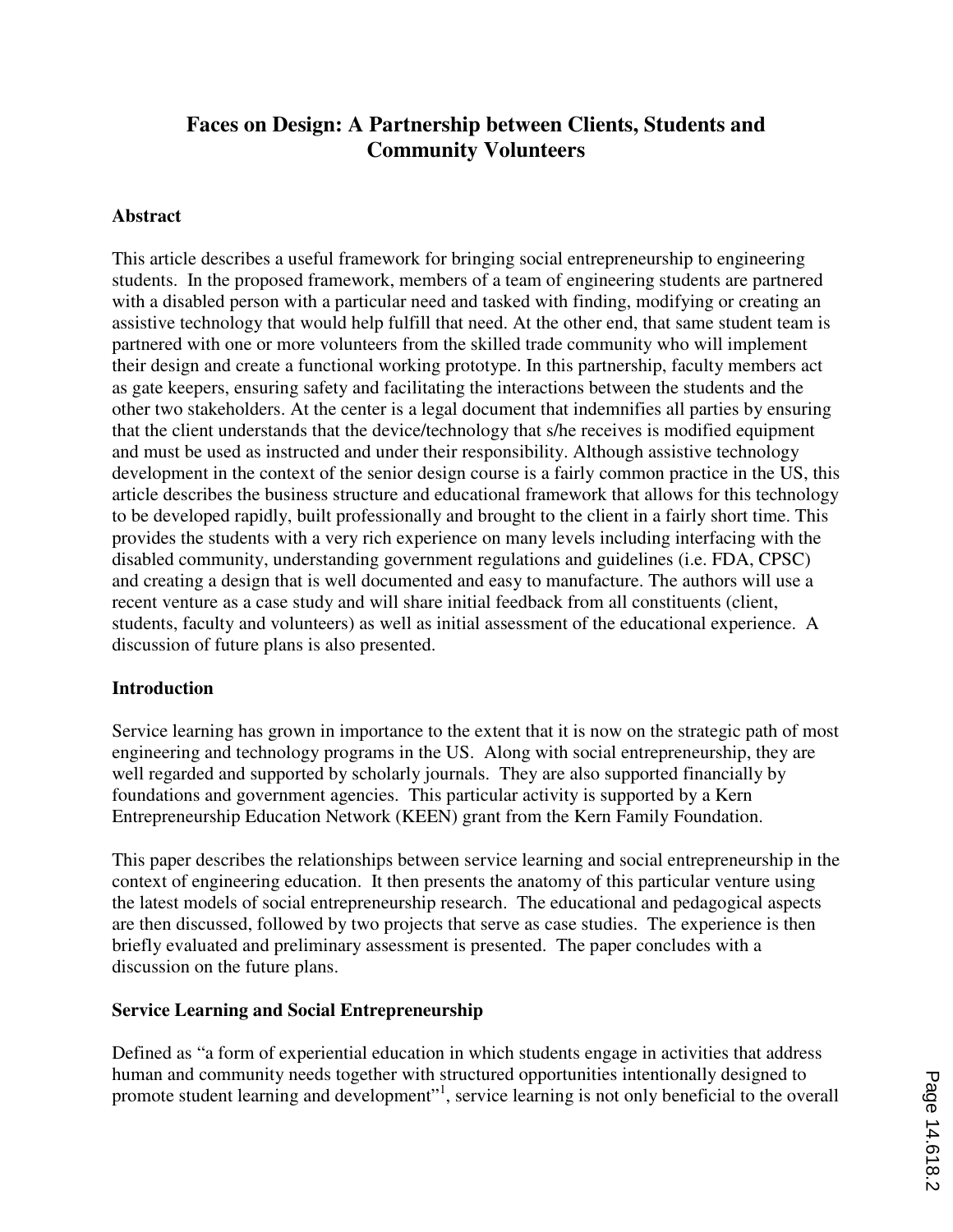development of the student but also addresses the hard-to-assess qualitative educational outcomes  $f$  and  $h$  of ABET<sup>2</sup>. For the sake of completeness, these two educational outcomes are *an understanding of professional and ethical responsibility* and *the broad education necessary to understand the impact of engineering solutions in a global, economic, environmental, and societal context*.

Service learning is a beneficial educational practice in all fields of study, in particular when it is a part of a professional education program (law, health professions, etc…). The preponderance of free law and health clinics<sup>3,4</sup> that are staffed primarily by students are very telling examples. In their creation, they draw on the paradigm that if one needs to practice his/her profession in the course of professional training, that practice should yield economic and societal benefits, especially to the underprivileged who could not afford such vital services at market rate.

Law and health services, by their very nature (short time frame, limited service-based clientprovider relationship, etc…), are well suited for the type of service learning models involving mobile law clinics or inner city health/dental clinics. There is real harmony in such a service based model that does not exist in engineering. The services rendered in an hour by a doctor, for example, could change someone's life. The services of an engineer in that same time frame are of a fairly limited value, especially to the underprivileged. Although, there are few examples of service learning where engineering students seem to provide a valuable service (helping low income household conserve energy<sup>5</sup> is one example), the literature points to the service learning activities being primarily in the realm of product creation and design. These types of transactions are fairly complicated, requiring teamwork, a fairly extended development time frame and manufacturing considerations. The complexity of the undertaking warrants enough planning and organization to bring these endeavors to the level of social entrepreneurship. If the required outcome is to be a product, what is needed is a social entrepreneurship venture to design, manufacture and maintain such product.

### **The Social Entrepreneurial Venture**

Social entrepreneurship is characterized by activities that involve the creation of social value rather than commercial value. The academic model to describe entrepreneurship by discussing the interrelationship among the four components (people, context, deal, and opportunity)<sup>6</sup> was extended to the realm of social entrepreneurship<sup>7</sup> and provides a good basis to describe the framework. The four components are presented here but the overall strategy is discussed first in the form of a short "elevator pitch" type of format.

People with disabilities and in particular parents with disabilities require help in carrying on with their lives and to be productive members of society. Technology offers a wide range of good solutions but the one-off nature of many disabilities necessitates a one-off type of solution that does not benefit from market based solutions or even short-run production techniques. There are many models to integrate the education of engineers with the design and prototyping of socially beneficial products and services $8-11$ . This enterprise draws upon the experiences of the academic community but goes a step beyond to involve community volunteers who are able to help prototype the student designs. The faculty act in the role of managing partner, by providing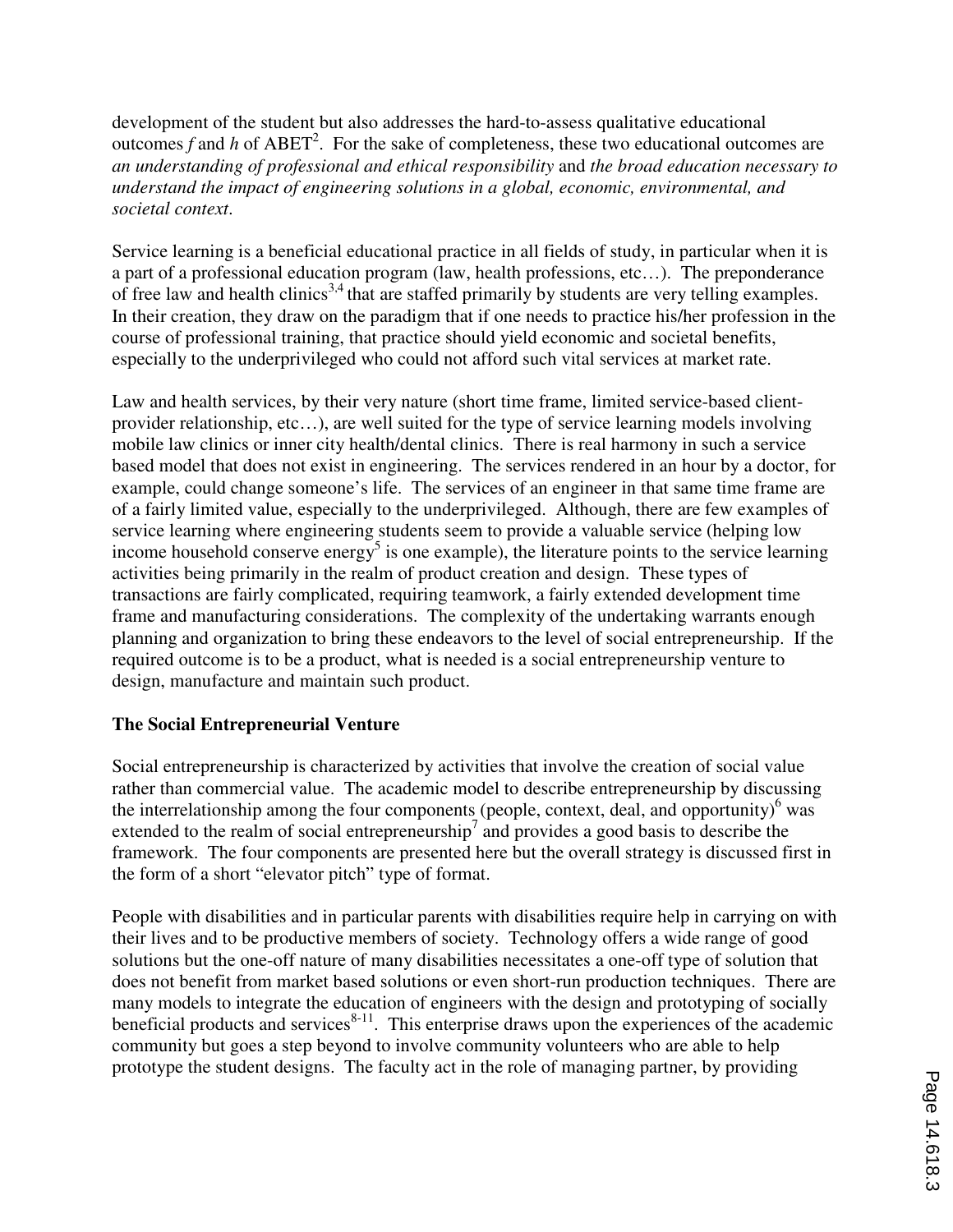guidance, scheduling and contacts. The faculty also maintains a comprehensive liability release document that is signed by the client prior to the start of any work.

## *The People and Resources*

People and resources are the bedrock of any enterprise. In business lexicon, people are often referred to as the *talent* with all the catchphrases associated with that term (attracting talent, retaining talent…). Resources are the capital (financial and otherwise) that is so essential to the proper functioning of any enterprise. This venture is a partnership between a number of stakeholders, all of whom are volunteering their time and effort. This partnership extends to external parties that are providing support and referrals, and thus are a principal resource.

The primary stakeholders are the students. This enterprise was created for their benefit. Thus far, only engineering students have been involved but students from various disciplines (Architecture, Psychology, Health Professions, etc…) will be involved in the near future. The entrepreneurship program at the University of Detroit Mercy (UDM) involves an interdisciplinary design course<sup>12</sup> that will serve as the model. The students could be engaged either in the senior capstone course or in the context of co- and extracurricular activities. Examples of both are presented later in this article. The students are generally very interested in this kind of experience, and even in a small university like UDM, the ability to carry on these types of projects is not limited by the availability or willingness of students.

The client is a person with a special need, generally a form of disability. One of the principal constituencies is that of parents with disabilities. For these people, the joy of impending parenthood gives way to worries about the "mechanics" of baby care, i.e. transportation and handling of the baby. Questions such as how can a mother in a wheel chair get her baby out of a crib or how can a father, disabled due to the loss of use of an arm, buckle his child into a seat belt are a great source of worries. In some unfortunate circumstances, these issues have led to legal and custody problems<sup>13</sup>. Gut wrenching decisions about whether to have or keep the baby are very common. Against that backdrop, a disabled parent is a great partner in this enterprise. They usually are anxiously waiting for the product and would gladly answer any questions from the students.

The instructor/faculty acts as the managing partner of this partnership. The faculty is tasked with advance planning to identify clients and sponsors, establish a rapport, and assure all have reasonable expectations. He/she acts as a gate keeper in order to ensure safety and to guide the design and development process.

In many cases, a third party sponsors the project. The sponsor may provide financial support, volunteer time, refer the client or function as the liaison. The sponsor may be an individual, a government agency, or a non-profit organization. In this case, the clients were referred by a nonprofit organization dealing with parents with disabilities issues. Sponsors are typically eager to participate in the projects. The value proposition for them is very attractive. Other than the ideas and design plans, the sponsor gets a custom-built device, for the cost of the materials. The design, development, and fabrication work is free. Sponsors are typically very willing to accept the risks of the program knowing that the possibility exists that a successful and safe device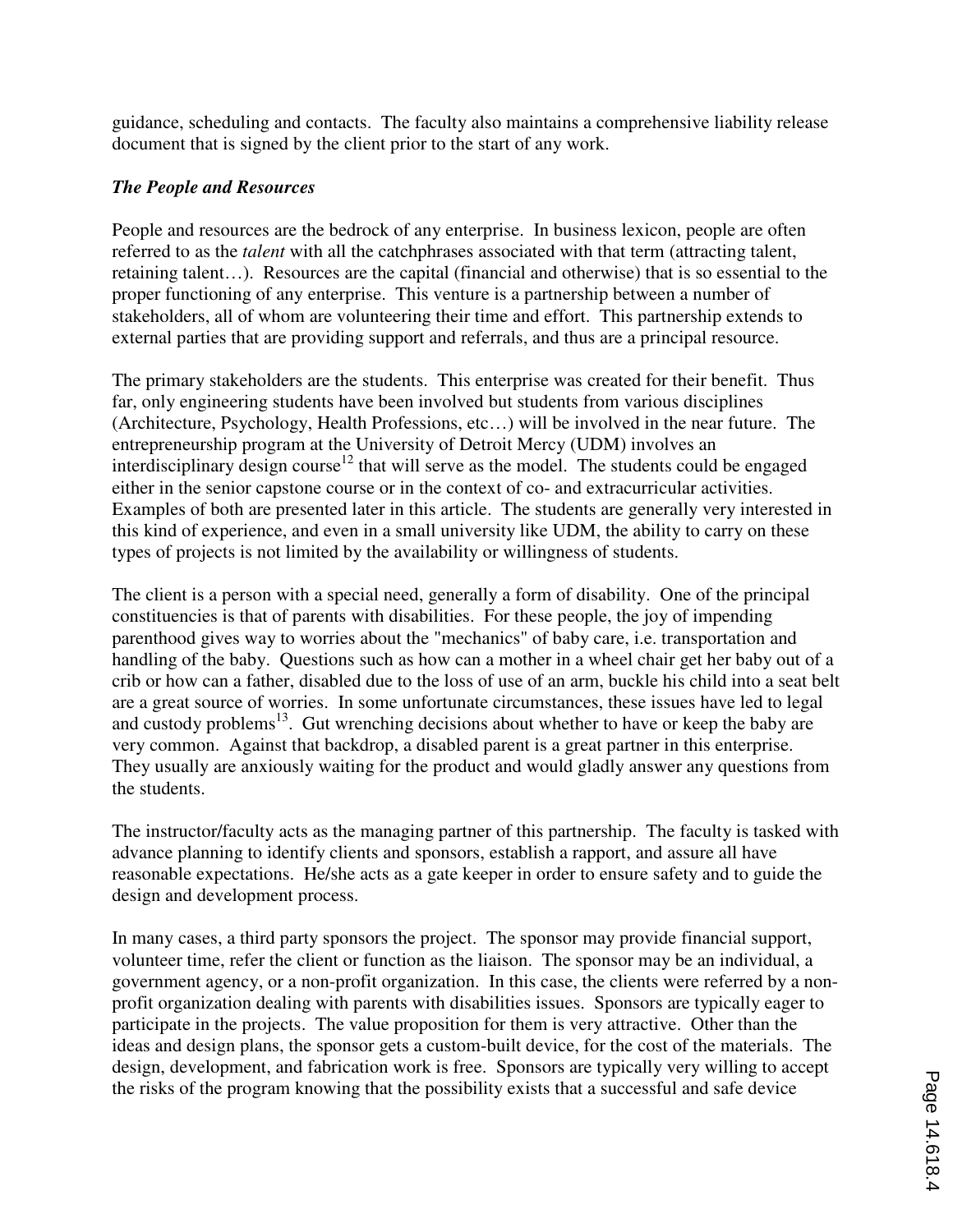might not be produced. They realize that there is a possibility that the students may not develop a successful or safe device. It falls to the faculty to pull the plug on this work and convince the client of that fact. Luckily, this has not happened yet but will very likely happen at some point and the authors do not relish the prospect.

The volunteers from the community who are asked to contribute their particular manufacturing skills are principally important stakeholders. These devices will be used in the care of newborns and babies and the students will most likely not have the necessary manufacturing skills. The community volunteers contribute their valuable skills and time without getting compensated and the rationale for that is threefold. This partnership will not have enough funds to operate in the future if manufacturing costs are needed. Furthermore, these devices would be completely unaffordable if they are to be made at market manufacturing rates. Most importantly, the quality of the manufacturing and the attention to details are believed to be better if the partnership remains as what behavioral economists refer to as a social contract<sup>14</sup> vs. the common market contract where services are compensated monetarily. The sense of ownership that is bestowed on the community volunteers is essential because they are needed to spot problems in the design that might not be apparent from the CAD modeling or the FMEA's of the students.

### *The Context*

The context in an entrepreneurial venture is the operating environment and other factors that are outside the influence and control of the managements. In cases of social entrepreneurship, the regulatory and tax policies, the economy and competition are the primary external influences. Regulatory agencies set the standards for the safety and efficacy of consumer products and devices, especially those that are designed for use by the disabled community. The tax policy and the economy have great influence on the philanthropic environment and the willingness of foundations to provide funding.

The students are directed to visit the website for the Consumer Product Safety Commission  $(CPSC)^{15}$  and read up on any of the latest issues and recalls. Even if no actionable information can be gathered by this exercise, it would serve to put the students in the proper frame of mind as they are thinking about design ideas and requirements<sup>16</sup>.

This particular endeavor is fairly immune to economic factors as all the work is done on a voluntary basis and the cost of the materials has been shown to be fairly small. Besides, the arrival of a child into this world is a dominant positive emotional experience that compels many people to overlook economic factors that would otherwise dominate their decision making.

### *The Deal*

The deal can be summed up by the question *what's in it for everyone involved* and just as important *how is success measured*. All stakeholders benefit from this partnership. The client gets much needed help in the form of a device that is either not available commercially or is too expensive owing to the small size of the market. The university and the faculty benefit by providing a much sought after education framework for their students. Also, this endeavor fits perfectly with the mission statement of the University of Detroit Mercy, providing some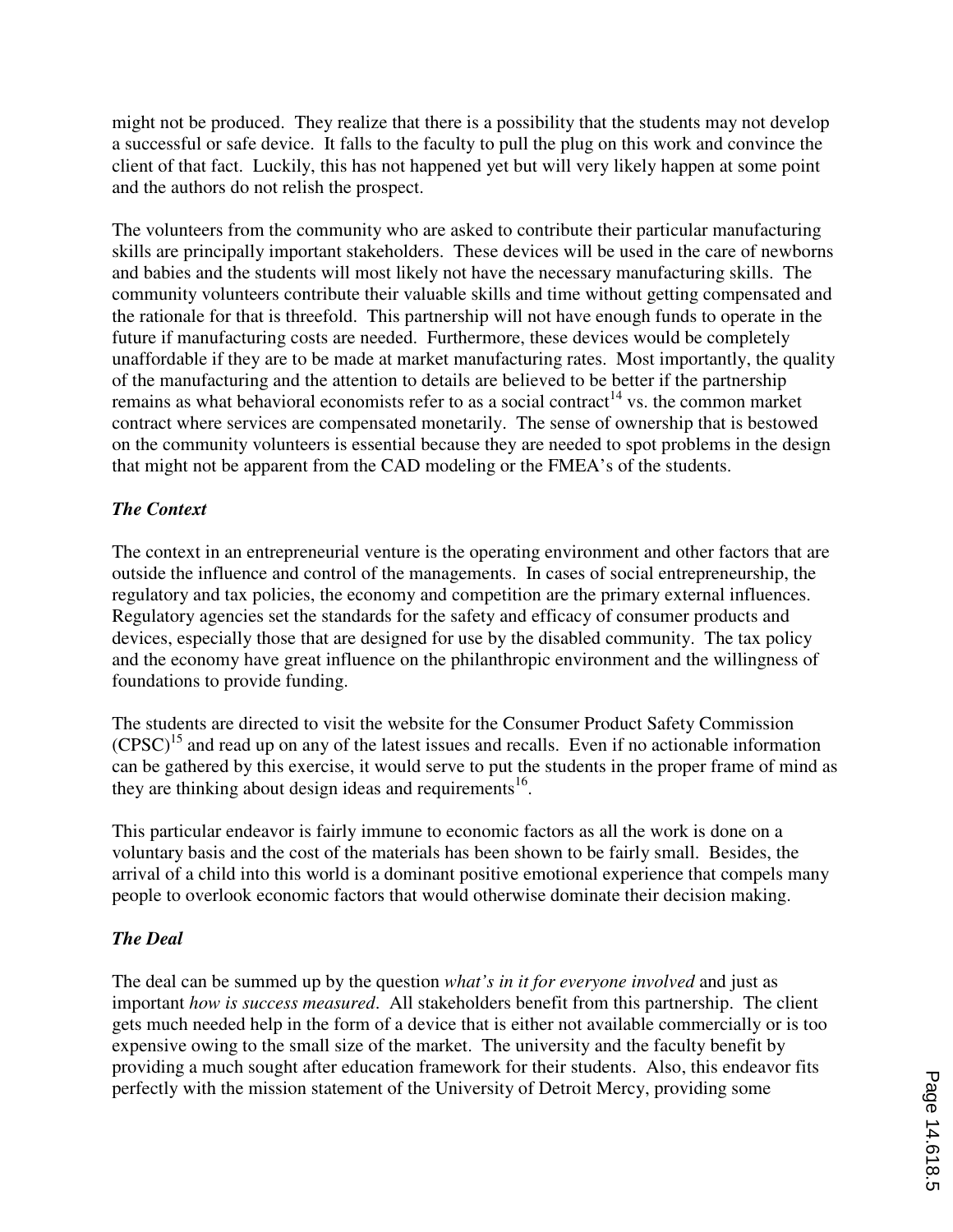welcome ancillary benefits to the careers of the responsible faculty. The students get to work on meaningful projects that excite the sizable portion of the mechanical engineering students who are glad to be involved in something that has no wheels for a change, as one student put it. Also, the faculty supervising the students work will make sure that publicity or a publication/ presentation result from this activity that will help the student. The benefits to the sponsor are obvious since, as an entity, they exist to provide these types of services. The benefits to the community volunteers are deeply rooted in the philanthropic spirit of this country.

The second question of assessment is easy to understand but difficult to implement as anyone who has ever written a grant proposal can attest. Unlike commercial entrepreneurship ventures that are generally assessed by financial statements, social entrepreneurship endeavors are hard to assess because the benefits are hard to quantify mathematically. However, in this case, one measure is the number of people who received a device that helped them carry on through their disability, how happy they were with the function provided and would they recommend such a device to someone. The number of students and their feedback is also a good measure.

## *The Opportunity*

The opportunity in this case is not a growing market, a technological breakthrough or a disruptive innovation. It is a fairly well understood need by a small, yet significant, portion of the population for devices that help in caring for children (particularly babies) or carry on in their work despite the onset of degenerative diseases and such. There are many state and federal agencies that are particularly interested in the latter<sup>17</sup>. In reality, there is no shortage for opportunities to do this kind of work.

### **The Educational Context**

This endeavor was undertaken primarily for the educational benefits of the engineering student. Thus, it should be described in that context. The experience is very valuable from the student's perspective. Beyond the great motivating experience of working on a meaningful project (a project with a face, thus the title *Faces on Design*), the students benefit in a number of ways starting from the first stages of design to the last stages of testing and validation. The students benefit by having a willing client's help in setting the design criteria and specifications as they are creating a Quality Function Deployment (QFD). Also, one of the hardest design tasks for students is to get them to work on a meaningful Failure Modes and Effects Analysis (FMEA). A common phrase that many faculty teaching design hear from students is this *needs to work for a couple of weeks*. When a deserving person is expecting and needs the prototype that the students are designing, they are apt to spend some time and energy to ensure that it lasts and is safe.

Also, students tend to start building before their design is finished and documented. When a third party is going to manufacture their design, this tendency is curbed significantly. The same goes for finishing their work early to leave time for testing and validation. In one case, a baby was sleeping in a baby seat for two months while waiting for the wheelchair accessible crib to be finished. The students, working on an extracurricular basis, had no choice but to get the work done and to get it done right.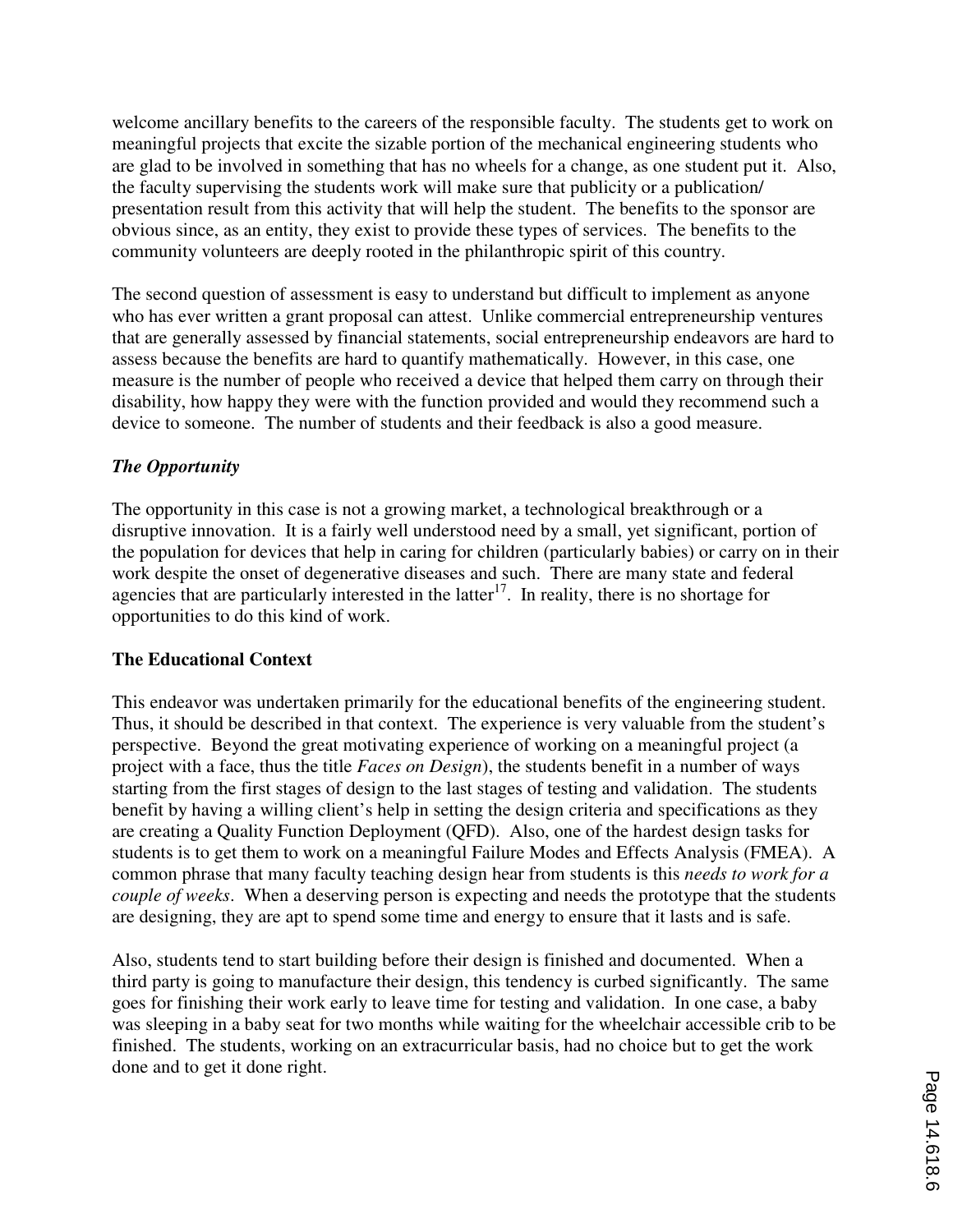### **Case Studies**

The two projects discussed here concern the creation of assistive technologies to aid parents with disabilities in caring for their children. Disabled care givers have serious misgivings about the "mechanics" of baby care, i.e. transportation and handling of the baby. For them, there are very few assistive technologies available that one can buy. The small size of the market coupled with an expensive operating legal environment limits the existence of commercially available technologies. Yet, the need is very real and is central to gut-wrenching decisions of whether to have or keep the baby.

The first project concerns the creation of a baby seat attachment to a power wheelchair and the second involves modifying a crib to make it wheelchair accessible. The baby seat wheelchair attachment was done as a project for the mechanical engineering two semester senior prototype design course. It involved a team of three students. The wheelchair accessible crib was done strictly on an extracurricular basis. In either case, the framework discussed here supported this work equally well. Both projects were completed successfully and used by the respective parents to the great benefit of the baby and the parental relationship.

### *Power Wheelchair Child Carrier Attachmen***t**

The baby seat attachment was a design solution for the problem encountered by a mother with cerebral palsy. With one baby, she was able to use her lap for transportation and was able to provide her baby with what seems to be a great childhood. With a second baby on the way, she felt that she needed a mechanism to seat both babies safely and securely as she travels around in the day when her husband is at work. The team created an attachment that held a child bicycle seat, which they termed the CARE: Chair. Figures 1 shows the design as well as the actual prototype in use. That chair was used for over a year until the older child was able to walk around safely. The team "tested the waters" of creating a business around such a technology and pursued funding though an Advanced E-Team grant from the National Collegiate Inventors and Innovators Alliance (NCIIA). They also considered filing for a patent. At the end, the business fundamentals were clearly pointing to a dead end. Regardless, that design was documented and two prototypes were constructed. As the children seen in Figure 1 grew and no longer needed that device, it was retuned and has been refurbished and made available for the next person.

The contribution of the community volunteers was in the welding of the chromium steel alloy used in the construction. Even though the students had access to state of the art welding equipment and the training to use it, they felt that these critical welds are better done by a trained professional. They contacted a welding shop and had a person do it for no charge.

#### *Wheelchair Accessible Crib*

The child accessible baby crib project involved modifying a crib to be used by a disabled mother who uses a wheelchair. The prevalent crib design involves a door that slides vertically and drops enough for a standing parent to bend down and pick up the baby. Clearly, that is not feasible for a person in a wheelchair. The modifications shown in Figure 2 included raising the entire crib so that the knees of the person in the wheelchair can get underneath the crib. Also, the door was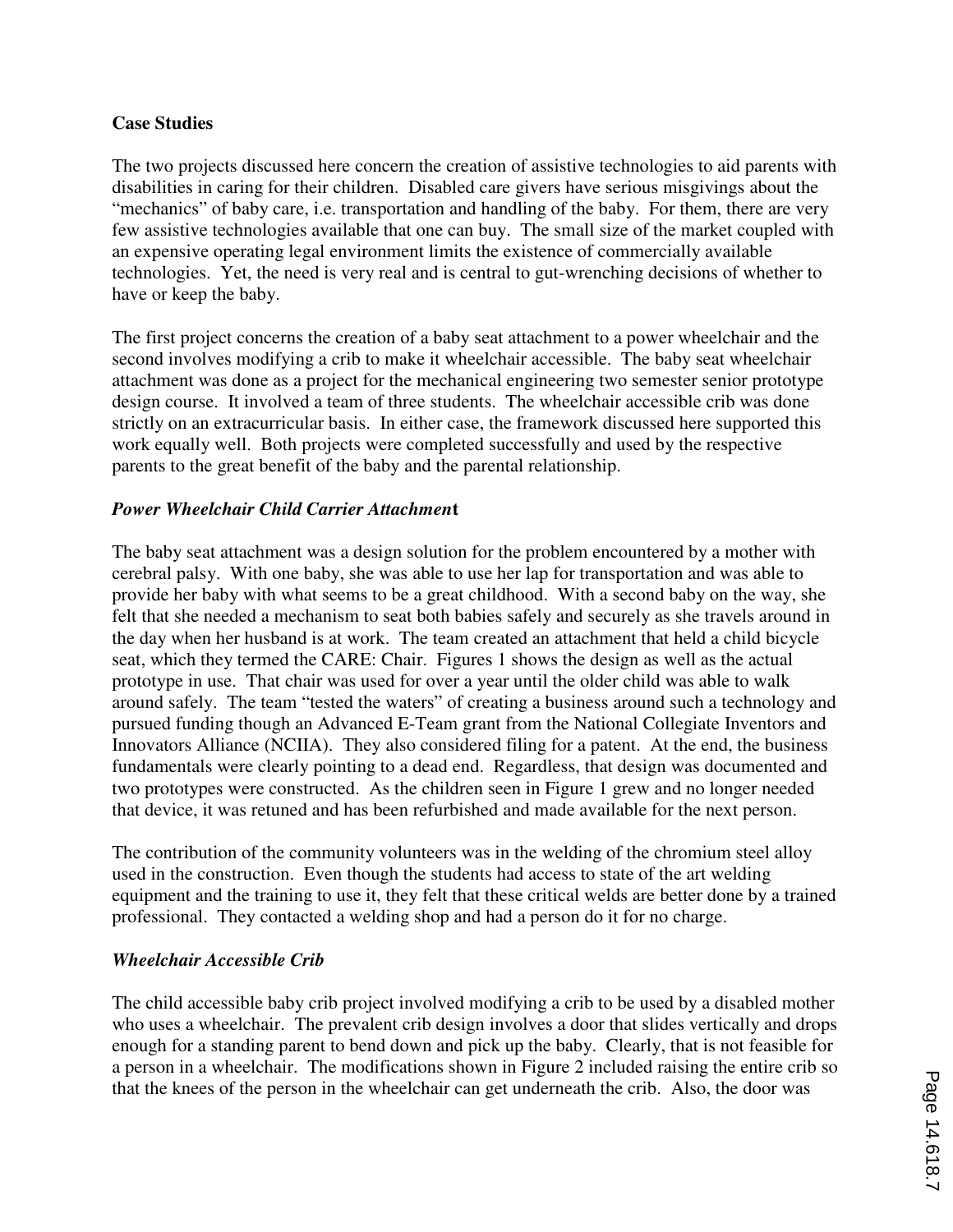made to slide sideways instead of up and down and once it slid halfway, it then could swing open if that was needed. The sliding action allows the parent to control the opening and gradually secure the baby. Provisions were made to ensure that the crib remains a safe environment for the baby, free of pinch points or any other hazard. The students determine that the interface with the baby should remain as close to the commercial object as possible and thus designed the crib to minimize the changes. They chose a common crib and made sure that all the components can be purchased from a home supply store. The design and the bill of materials are available and the work is such that any experienced woodworker can carry it out.



**Figure 1 –** Power wheelchair child carrier (rendered design on left and actual use on the right)





**Figure 2 –**Wheelchair accessible crib (rendered design on left and actual prototype on the right)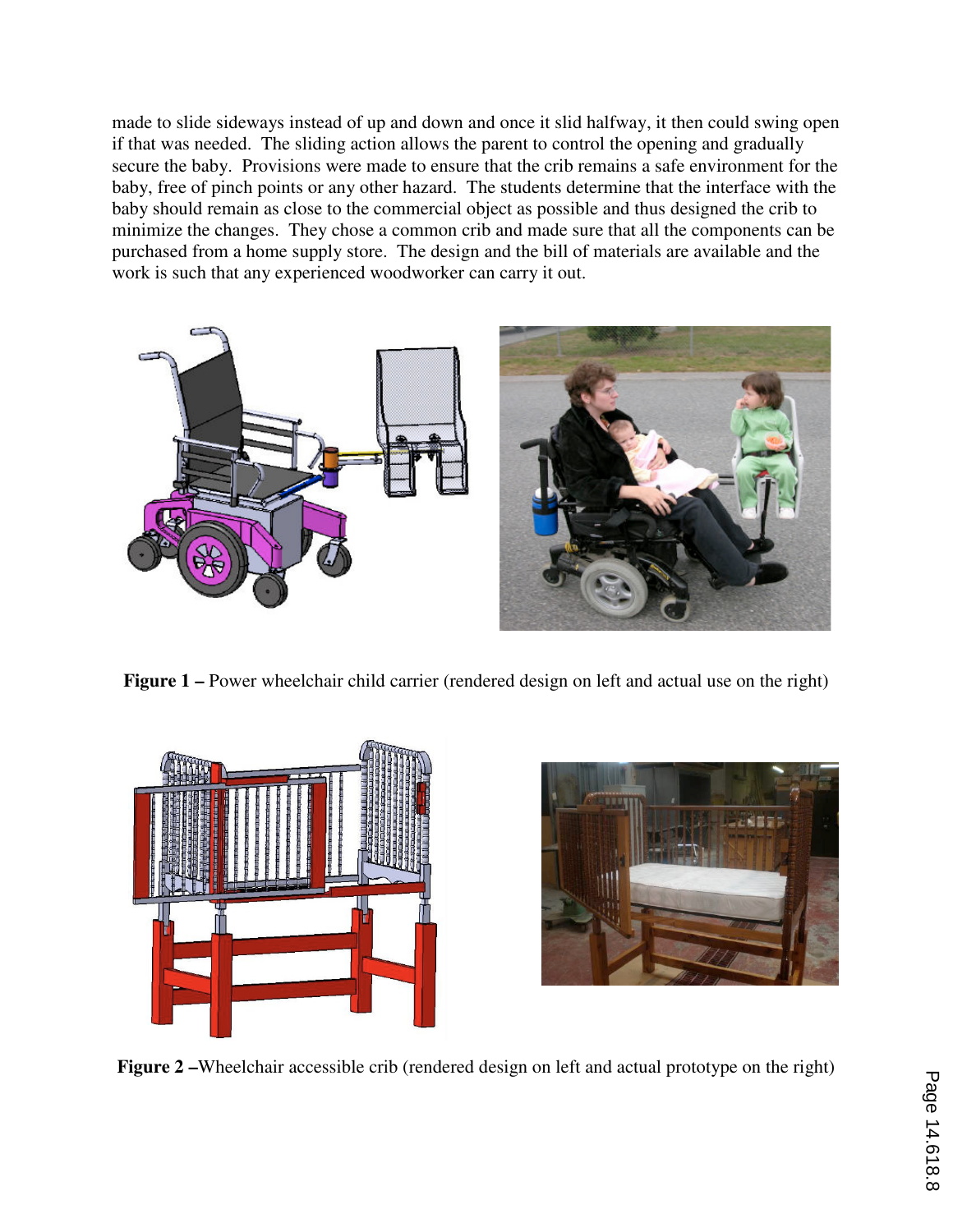#### **Preliminary Assessment**

By every measure, the assessment presented is very preliminary. The reason being is that this endeavor grew in a fairly organic manner and the faculty was taking it one project at a time so to speak. As far as the educational outcomes assessment, these projects were undertaken alongside the regular capstone projects which cover topics such as research and industry sponsored product development. The assessment conducted in the course of ABET preparation is done in an aggregate fashion and anonymously and thus a differentiation is not possible. However, these projects have brought a great deal of benefits nonetheless. The students seem very interested and motivated by these types of projects. An ancillary benefit has been the attractiveness of these projects to the female population. Allowed to select their project in the senior capstone course, the three teams that worked on the wheelchair project in its various stages consisted in total of 6 women and 5 men. Meanwhile, the engineering population at large at UDM consists of 25 to 30% female. This might seem anecdotal, but the authors believe it to be quite striking. As this partnership moves forward and grows, rigorous assessment will be undertaken and published in the future.

#### **Conclusions**

Social entrepreneurship projects offer great opportunities for engineering students to apply their skills in meaningful ways and to acquire excellent and necessary soft skills that will help further their careers. This educational objective is achieved through the creation of a partnership that brings students, clients, faculty and volunteers together to work on enabling technology projects, particularly ones concerning parents with disabilities. Initial assessment shows that all constituencies are well served and even more telling is the forward momentum that is being felt by everyone involved. The partnerships are being expanded with more agencies participating, more faculty members involved, more students and more projects.

#### **Acknowledgment**

The authors wish to acknowledge the support of the Kern Family Foundation for their support of this program through the Kern Entrepreneurship Education Network (KEEN). The authors wish to acknowledge and thank Judi Rodgers of the Through the Looking Glass (TLG) organization for referring potential clients to us.

#### **Bibliography**

- 1. Jacoby, B., "Service-Learning in Today's Higher Education," in *Service-Learning in Higher Education: Concepts and Practices*, Jacoby and Associates, The Jossey-Bass Higher and Adult Education Series, Jossey-Bass Publishers, 1996, pp. 5.
- 2. Engineering Accreditation Commission, ABET, Inc. http://www.abet.org.
- 3. Winters, J.M., "Crossing the Bar -- A Legal Clinic Education," *Michigan Bar Journal*, Vol. 79, No. 12, 2000.
- 4. Yoder, K.M., "A Framework for Service Learning in Dental Education," *Journal of Dental Education*, Vol. 70, No. 2, pp.115-123, 2006.
- 5. Dukhan, N., Schumack, M.R., Daniels, J.J. and Jenkins, M.G., "Service Learning case Study in Heat Transfer," *International Journal for Service Learning in Engineering*, Vol. 2, No. 1, pp. 1-15, 2007.